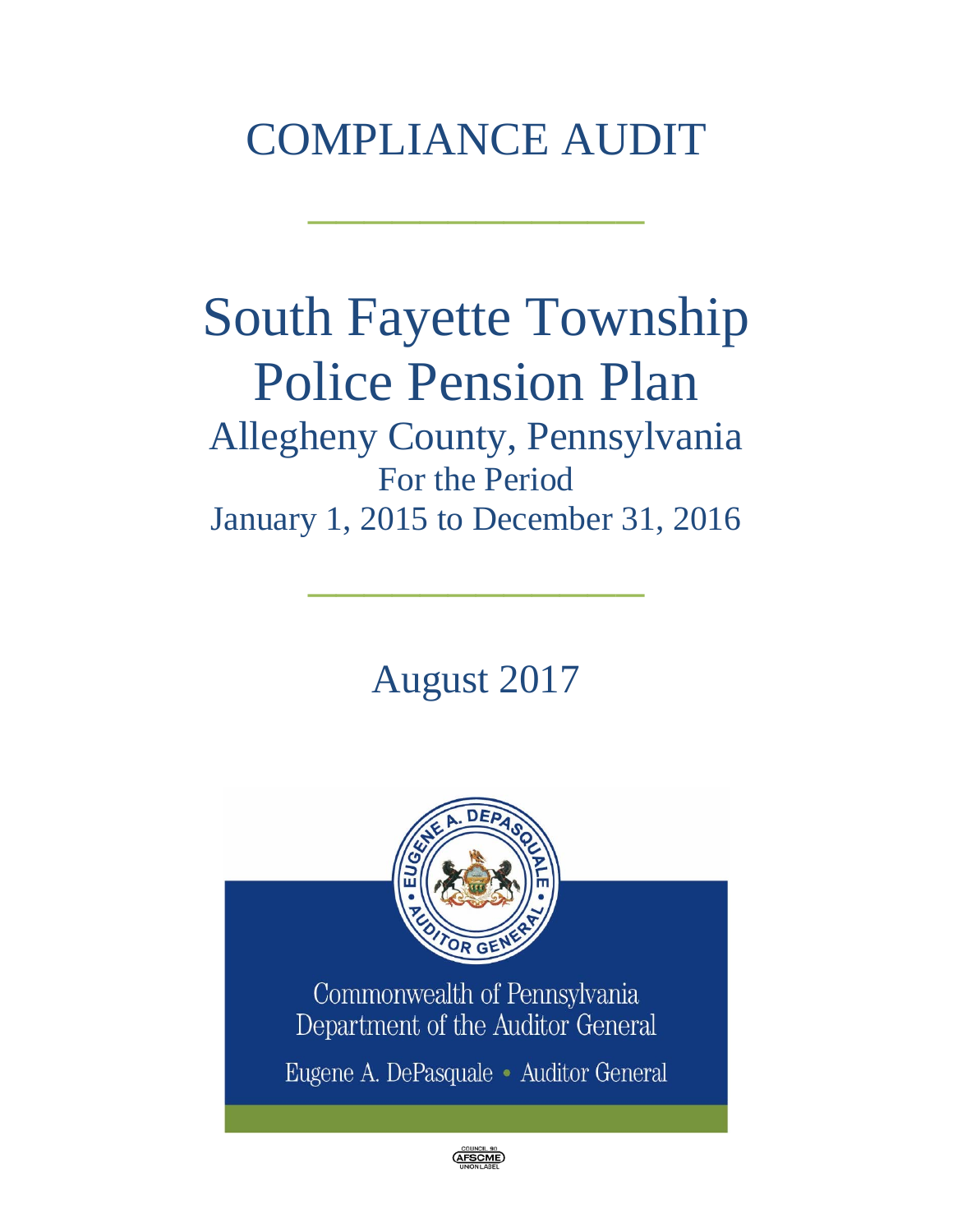

**Commonwealth of Pennsylvania** Department of the Auditor General Harrisburg, PA 17120-0018 Facebook: Pennsylvania Auditor General Twitter: @PAAuditorGen www.PaAuditor.gov

EUGENE A. DEPASQUALE<br>AUDITOR GENERAL

Board of Township Commissioners South Fayette Township Allegheny County Morgan, PA 15064

We have conducted a compliance audit of the South Fayette Township Police Pension Plan for the period January 1, 2015 to December 31, 2016. We also evaluated compliance with some requirements subsequent to that period when possible. The audit was conducted pursuant to authority derived from Section 402(j) of Act 205 and in accordance with the standards applicable to performance audits contained in *Government Auditing Standards* issued by the Comptroller General of the United States. Those standards require that we plan and perform our audit to obtain sufficient, appropriate evidence to provide a reasonable basis for our conclusions based on our audit objectives. We believe that the evidence obtained provides a reasonable basis for our conclusions based on our audit objectives.

The objectives of the audit were:

- 1. To determine if municipal officials took appropriate corrective action to address the finding contained in our prior audit report; and
- 2. To determine if the pension plan was administered in compliance with applicable state laws, regulations, contracts, administrative procedures, and local ordinances and policies.

Our audit was limited to the areas related to the objectives identified above. To determine if municipal officials took appropriate corrective action to address the finding contained in our prior audit report, we inquired of plan officials and evaluated supporting documentation provided by officials evidencing that the suggested corrective action has been appropriately taken. To determine whether the pension plan was administered in compliance with applicable state laws, regulations, contracts, administrative procedures, and local ordinances and policies, our methodology included the following:

We determined whether state aid was properly determined and deposited in accordance with Act 205 requirements by verifying the annual deposit date of state aid and determining whether deposits were made within 30 days of receipt for all years within the period under audit.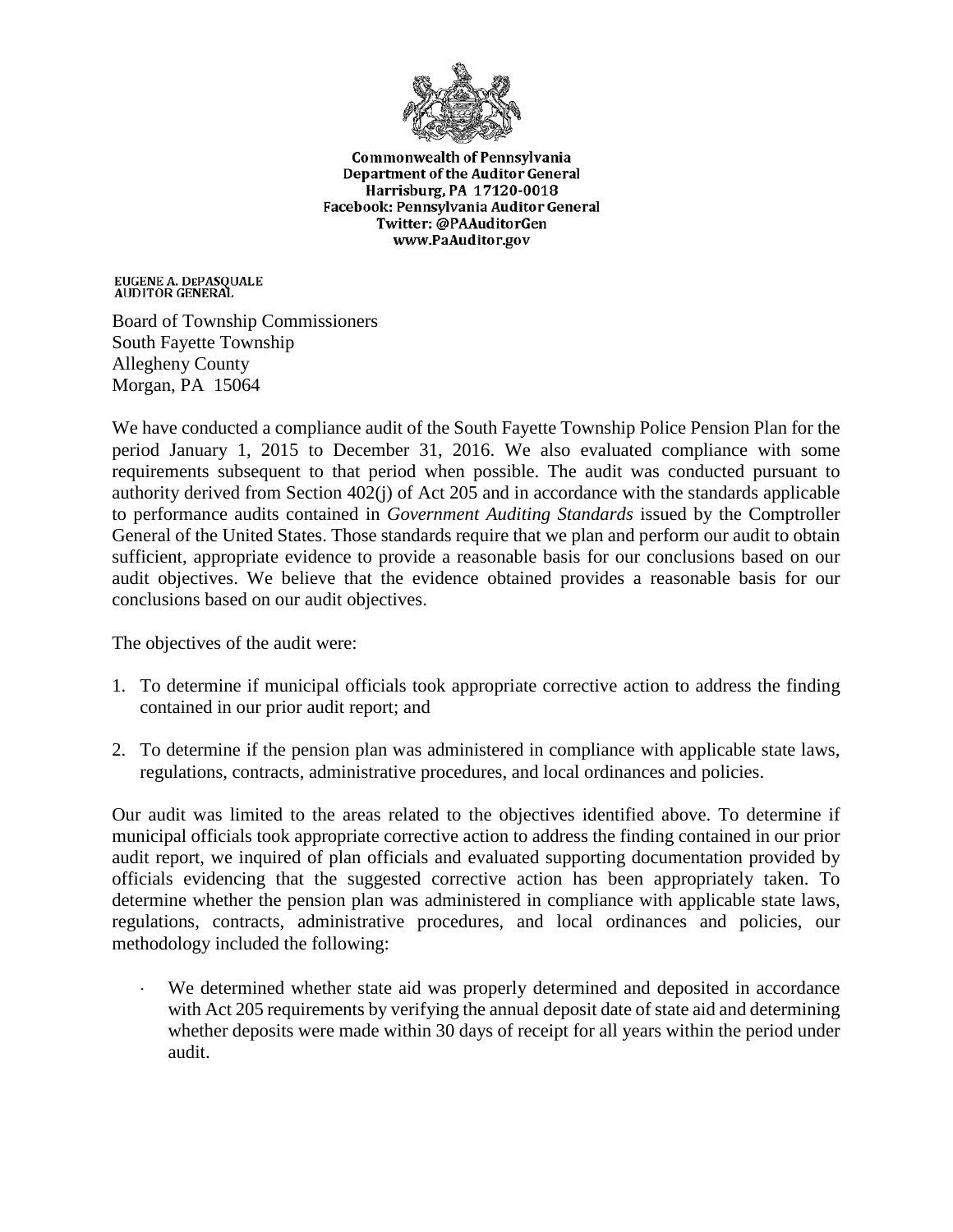- ⋅ We determined whether annual employer contributions were calculated and deposited in accordance with the plan's governing document and applicable laws and regulations by examining the municipality's calculation of the plan's annual financial requirements and minimum municipal obligation (MMO) and comparing these calculated amounts to amounts actually budgeted and deposited into the pension plan as evidenced by supporting documentation.
- We determined whether annual employee contributions were calculated, deducted, and deposited into the pension plan in accordance with the plan's governing document and applicable laws and regulations by testing total members' contributions on an annual basis using the rates obtained from the plan's governing document in effect for all years within the period under audit and examining documents evidencing the deposit of these employee contributions into the pension plan.
- We determined that there were no benefit calculations prepared for the years covered by our audit period.
- We determined whether the January 1, 2013 and January 1, 2015 actuarial valuation reports were prepared and submitted to the former Public Employee Retirement Commission (PERC) by March 31, 2014 and 2016, respectively, in accordance with Act 205 and whether selected information provided on these reports is accurate, complete, and in accordance with plan provisions to ensure compliance for participation in the state aid program by comparing selected information to supporting source documentation.
- We determined whether provisions of the Deferred Retirement Option Plan (DROP) were in accordance with the provisions of Act 205 by examining provisions stated in the plan's governing documents.

South Fayette Township contracted with an independent certified public accounting firm for annual audits of its basic financial statements which are available at the township's offices. Those financial statements were not audited by us and, accordingly, we express no opinion or other form of assurance on them.

Township officials are responsible for establishing and maintaining effective internal controls to provide reasonable assurance that the South Fayette Township Police Pension Plan is administered in compliance with applicable state laws, regulations, contracts, administrative procedures, and local ordinances and policies. In conducting our audit, we obtained an understanding of the township's internal controls as they relate to the township's compliance with those requirements and that we considered to be significant within the context of our audit objectives, and assessed whether those significant controls were properly designed and implemented. Additionally and as previously described, we tested transactions, assessed official actions, performed analytical procedures, and interviewed selected officials to provide reasonable assurance of detecting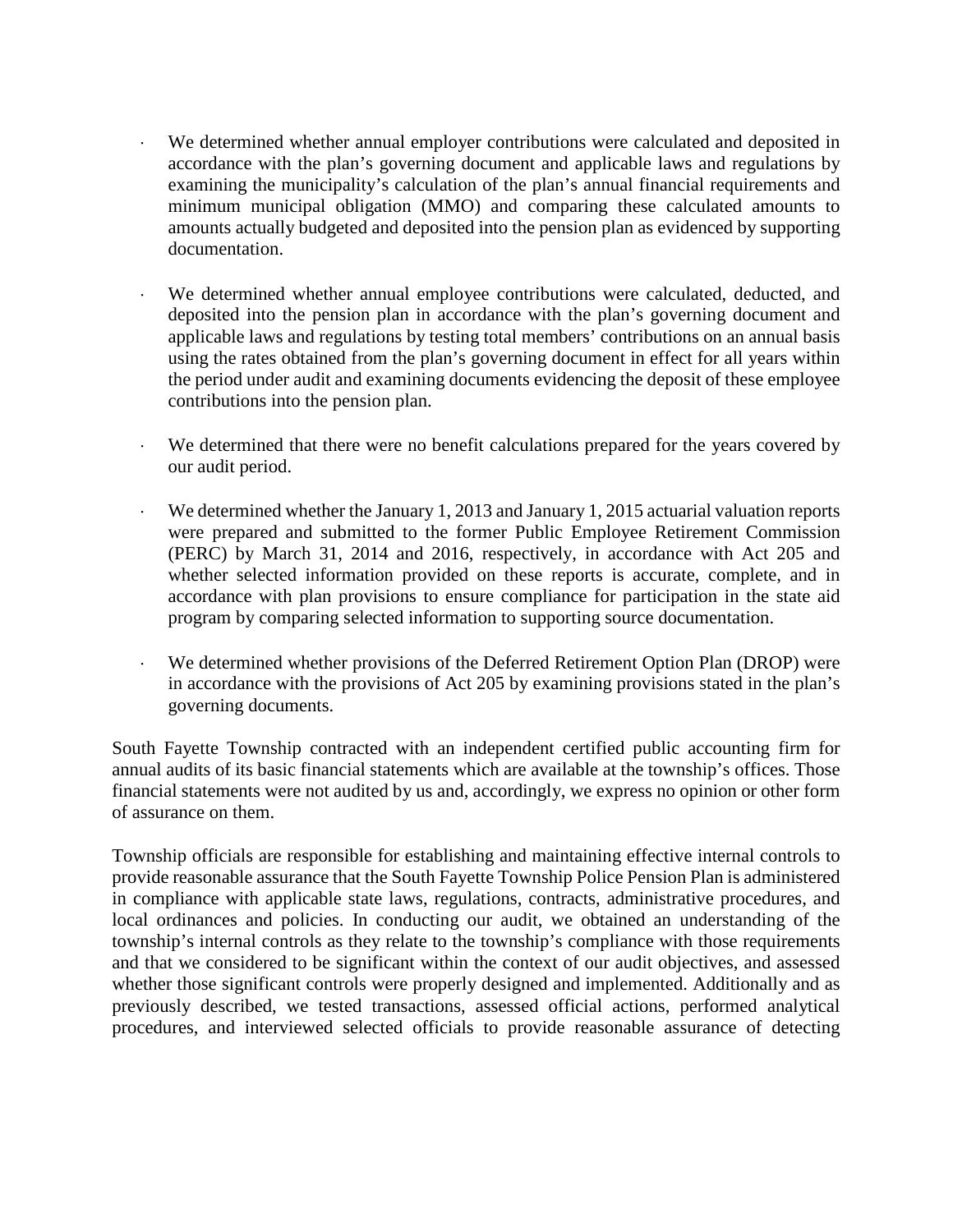instances of noncompliance with legal and regulatory requirements or noncompliance with provisions of contracts, administrative procedures, and local ordinances and policies that are significant within the context of the audit objectives.

The results of our procedures indicated that, in all significant respects, the South Fayette Township Police Pension Plan was administered in compliance with applicable state laws, regulations, contracts, administrative procedures, and local ordinances and policies.

The accompanying supplementary information is presented for purposes of additional analysis. We did not audit the information or conclude on it and, accordingly, express no form of assurance on it.

The contents of this report were discussed with officials of South Fayette Township and, where appropriate, their responses have been included in the report. We would like to thank township officials for the cooperation extended to us during the conduct of the audit.

Eugenf. Flagu

August 10, 2017 **EUGENE A. DEPASQUALE** Auditor General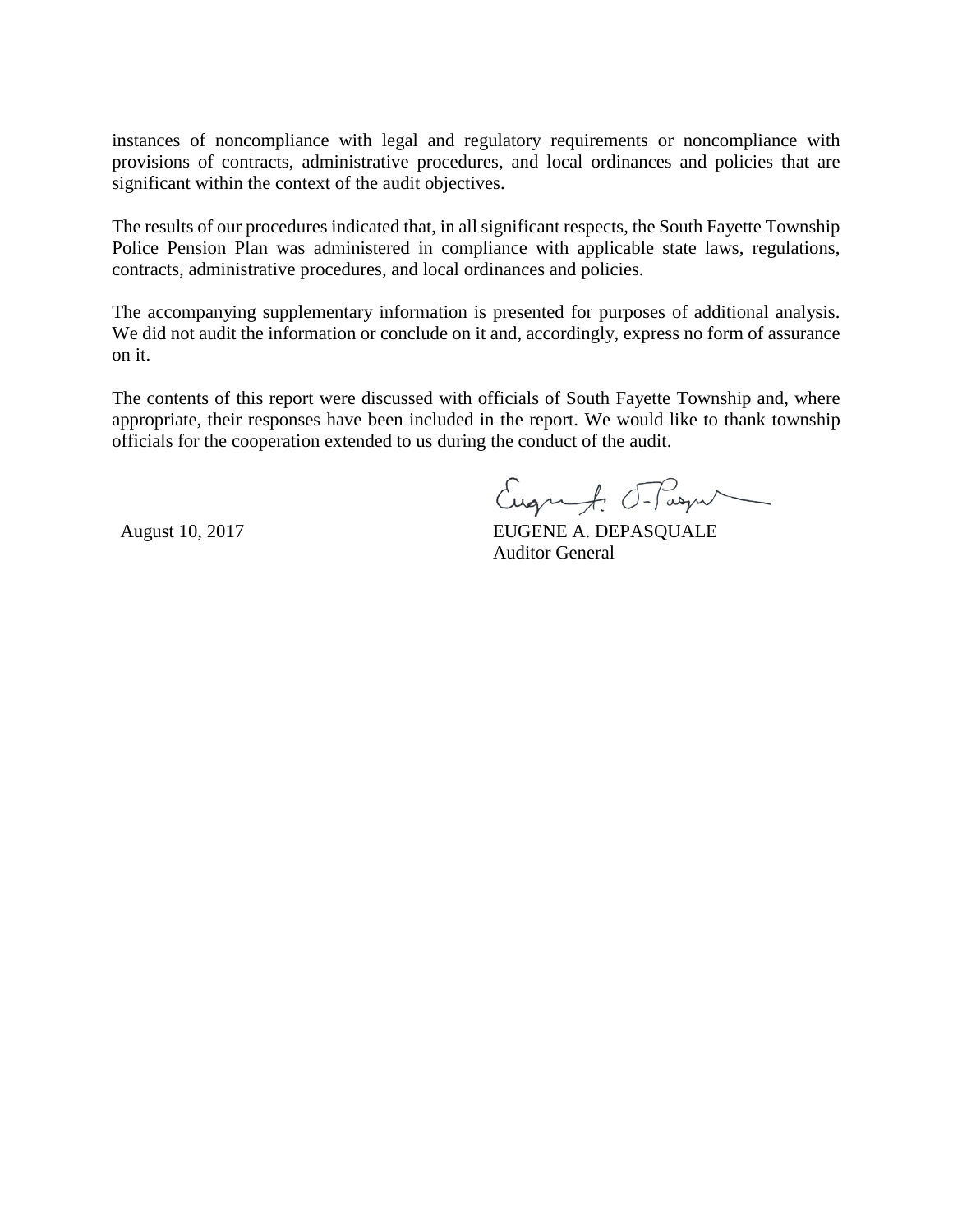# **CONTENTS**

# Page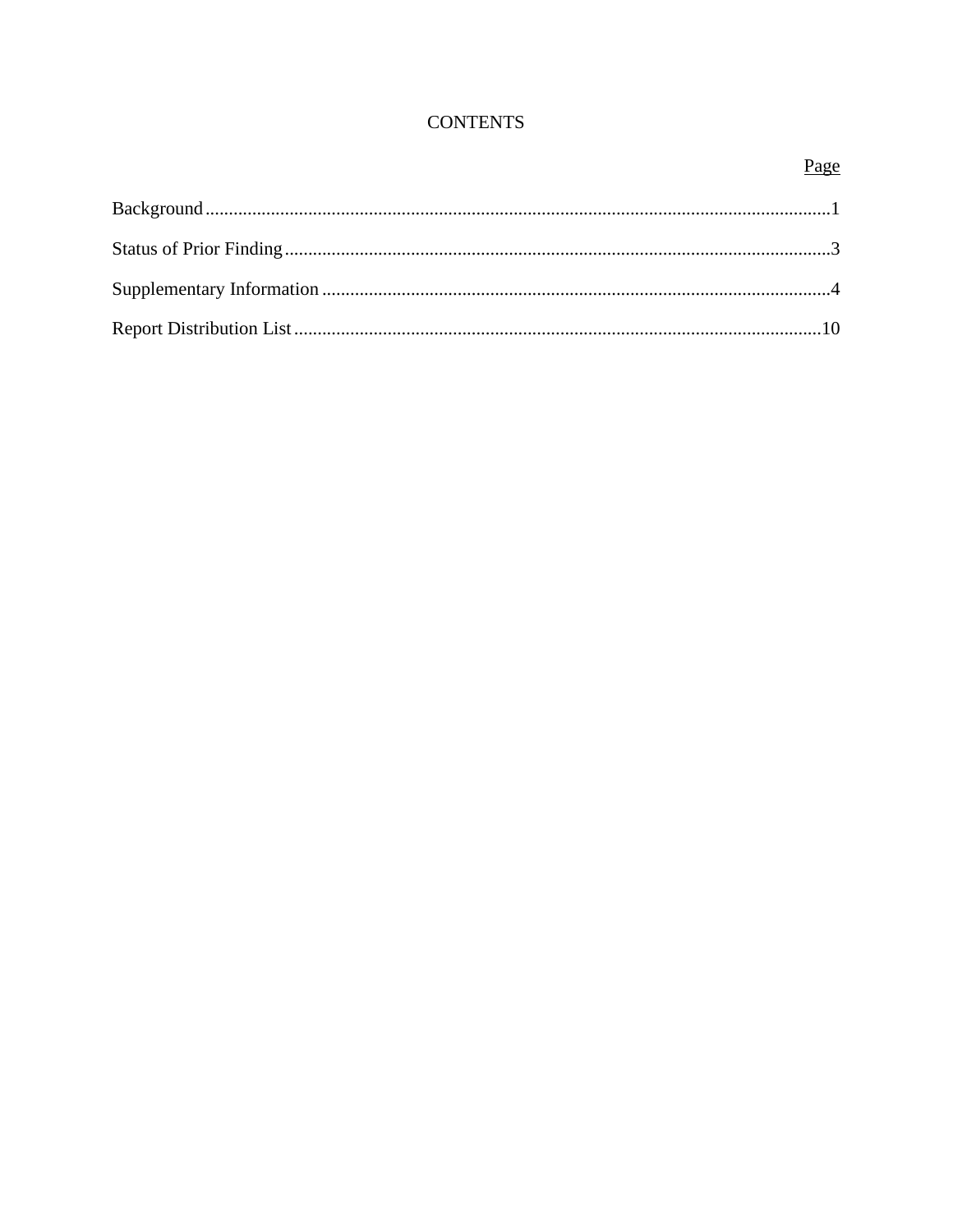#### **BACKGROUND**

On December 18, 1984, the Pennsylvania Legislature adopted the Municipal Pension Plan Funding Standard and Recovery Act (P.L. 1005, No. 205, as amended, 53 P.S. § 895.101 et seq.). The Act established mandatory actuarial reporting and funding requirements and a uniform basis for the distribution of state aid to Pennsylvania's public pension plans. Section 402(j) of Act 205 specifically requires the Auditor General, as deemed necessary, to make an audit of every municipality which receives general municipal pension system state aid and of every municipal pension plan and fund in which general municipal pension system state aid is deposited.

Annual state aid allocations are provided from a 2 percent foreign (out-of-state) casualty insurance premium tax, a portion of the foreign (out-of-state) fire insurance tax designated for paid firefighters and any investment income earned on the collection of these taxes. Generally, municipal pension plans established prior to December 18, 1984, are eligible for state aid. For municipal pension plans established after that date, the sponsoring municipality must fund the plan for three plan years before it becomes eligible for state aid. In accordance with Act 205, a municipality's annual state aid allocation cannot exceed its actual pension costs.

In addition to Act 205, the South Fayette Township Police Pension Plan is also governed by implementing regulations adopted by the former Public Employee Retirement Commission published at Title 16, Part IV of the Pennsylvania Code and applicable provisions of various other state statutes including, but not limited to, the following:

Act 600 - Police Pension Fund Act, Act of May 29, 1956 (P.L. 1804, No. 600), as amended, 53 P.S. § 767 et seq.

The South Fayette Township Police Pension Plan is a single-employer defined benefit pension plan locally controlled by the provisions of Ordinance No. 2 of 2010, as amended, adopted pursuant to Act 600. The plan is also affected by the provisions of collective bargaining agreements between the township and its police officers. The plan was established January 1, 1958. Active members are required to contribute 5 percent of compensation to the plan. As of December 31, 2016, the plan had 16 active members, no terminated members eligible for vested benefits in the future, and 12 retirees receiving pension benefits from the plan.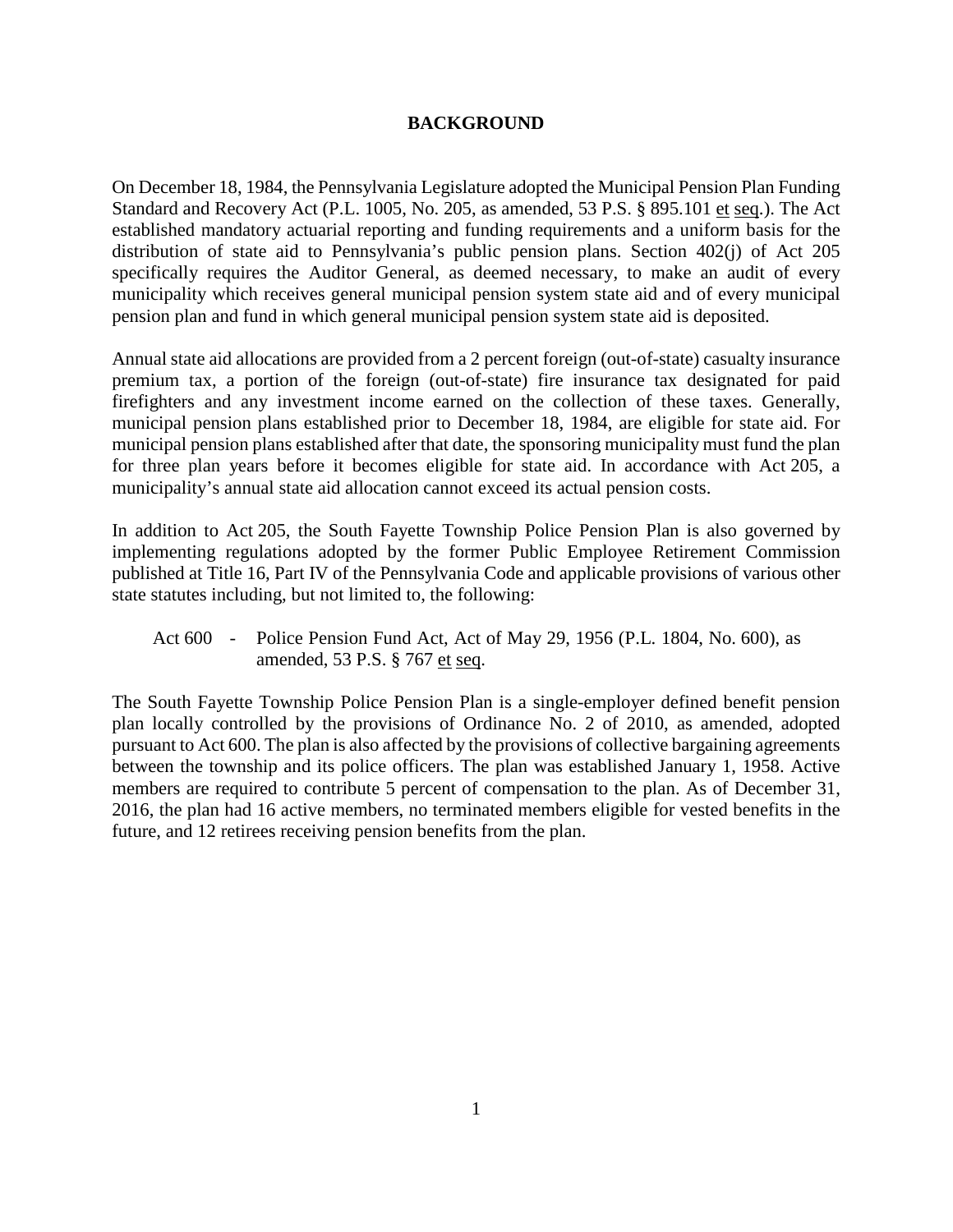#### **BACKGROUND – (Continued)**

As of December 31, 2016, selected plan benefit provisions are as follows:

#### Eligibility Requirements:

|                  | Normal Retirement Age 55 and 25 years of service |
|------------------|--------------------------------------------------|
| Early Retirement | None                                             |
| Vesting          | 100% after 12 years of service                   |

#### Retirement Benefit:

50% of final 36 months average salary, plus a service increment of \$25 per month for each year of service in excess of 25 years, up to a maximum of \$400 per month.

#### Survivor Benefit:

| <b>Before Retirement Eligibility</b> | Refund of member contributions plus interest.                                                                                             |
|--------------------------------------|-------------------------------------------------------------------------------------------------------------------------------------------|
| After Retirement Eligibility         | A monthly benefit equal to 50% of the pension the<br>member was receiving or was entitled to receive on the<br>day of the member's death. |

#### Service Related Disability Benefit:

50% of the participant's final average salary at disablement/retirement, but no less than 50% of the member's salary at the time the disability was incurred, offset by Social Security disability benefits received for the same injury.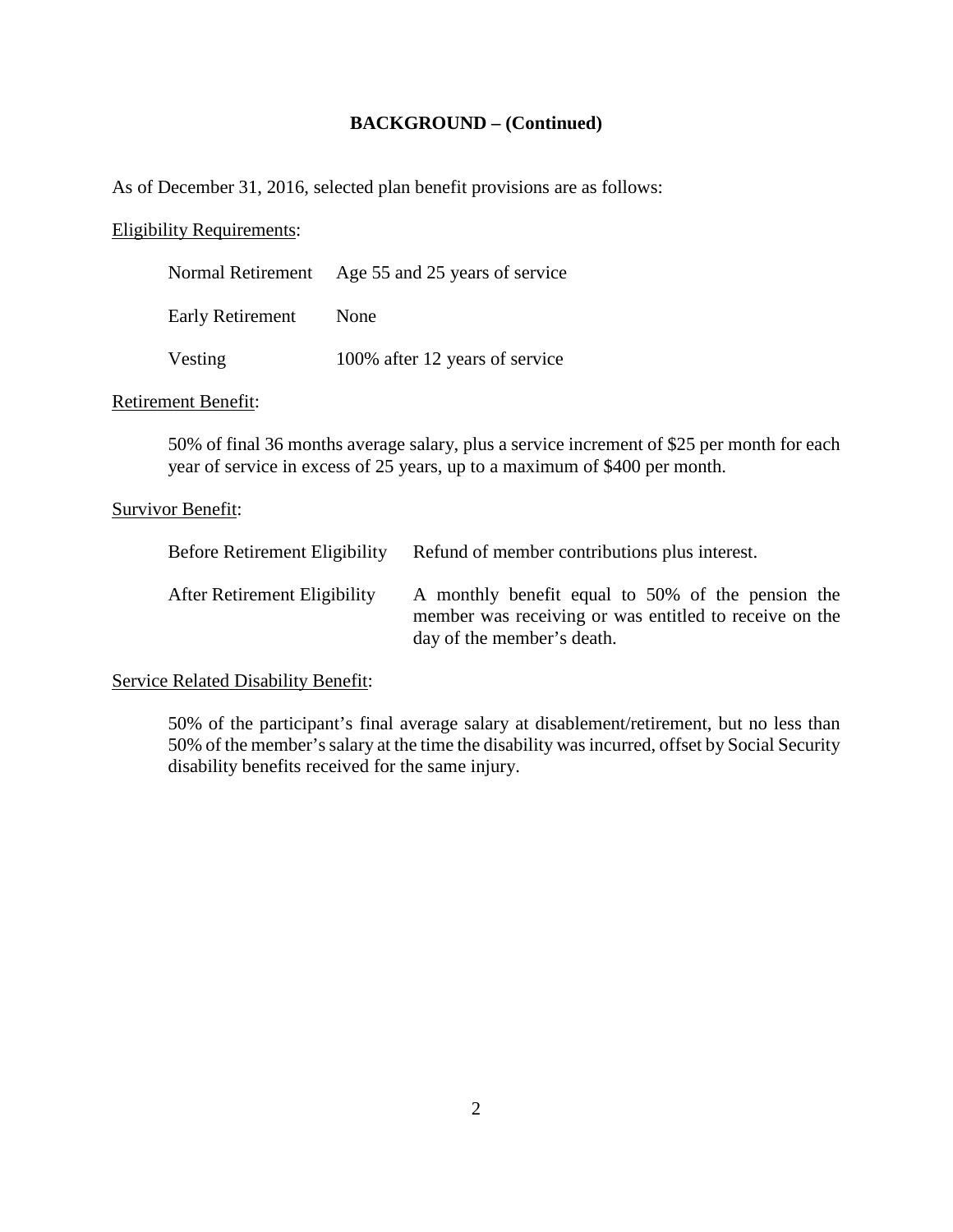# SOUTH FAYETTE TOWNSHIP POLICE PENSION PLAN STATUS OF PRIOR FINDING

# Compliance With Prior Audit Recommendation

South Fayette Township has complied with the prior audit recommendation concerning the following:

# ∙ Unauthorized Expenditure From Pension Plan Assets

The township reimbursed the pension plan \$18,074 for the killed-in-service premiums paid during 2013 and 2014, including interest. Additionally, the township has discontinued paying killed-in-service premiums from the plan.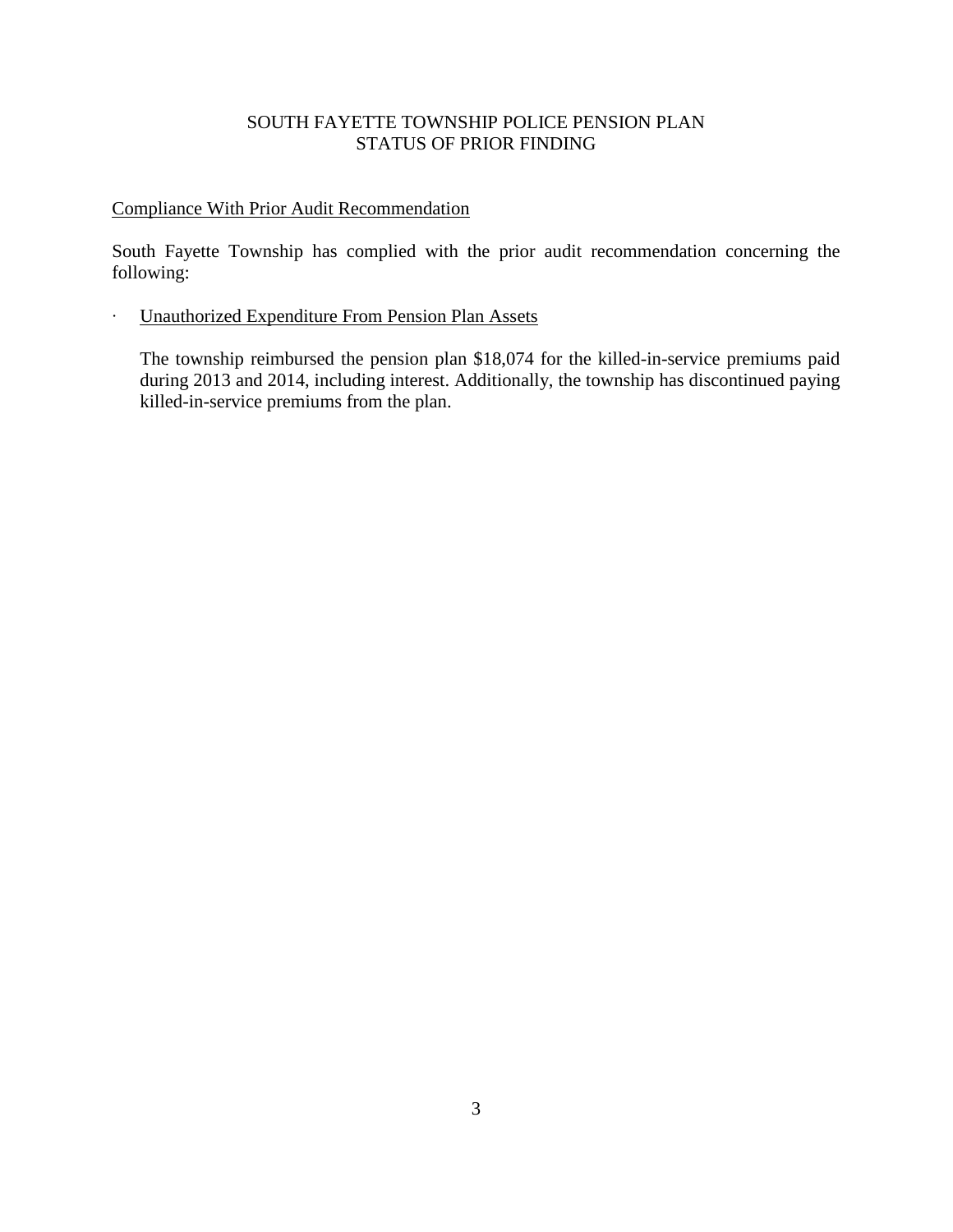The supplementary information contained on Pages 4 through 6 reflects the implementation of GASB Statement No. 67, *Financial Reporting for Pension Plans*. The objective of this statement is to improve financial reporting by state and local governmental pension plans.

# SCHEDULE OF CHANGES IN THE NET PENSION LIABILITY AND RELATED RATIOS FOR THE YEARS ENDED DECEMBER 31, 2015 AND 2016

|                                                          |               | 2015       |                           | 2016       |
|----------------------------------------------------------|---------------|------------|---------------------------|------------|
| <b>Total Pension Liability</b>                           |               |            |                           |            |
| Service cost                                             | \$            | 211,736    | \$                        | 223,381    |
| Interest                                                 |               | 712,440    |                           | 734,892    |
| Difference between expected and actual experience        |               | 57,102     |                           |            |
| Benefit payments, including refunds of member            |               |            |                           |            |
| contributions                                            |               | (787, 351) |                           | (480, 023) |
| Net Change in Total Pension Liability                    |               | 193,927    |                           | 478,250    |
| <b>Total Pension Liability - Beginning</b>               |               | 9,616,924  |                           | 9,810,851  |
| Total Pension Liability - Ending (a)                     | \$            | 9,810,851  | \$                        | 10,289,101 |
| <b>Plan Fiduciary Net Position</b>                       |               |            |                           |            |
| Contributions - employer                                 | $\mathcal{S}$ | 488,219    | \$                        | 540,372    |
| Contribution - member                                    |               | 67,581     |                           | 77,345     |
| Net investment income                                    |               | (135, 345) |                           | 466,851    |
| Benefit payments, including refunds of member            |               |            |                           |            |
| contributions                                            |               | (787, 351) |                           | (480, 023) |
| Administrative expense                                   |               | (78, 265)  |                           | (72, 219)  |
| Other                                                    |               | 18,074     |                           |            |
| Net Change in Plan Fiduciary Net Position                |               | (427,087)  |                           | 532,326    |
| Plan Fiduciary Net Position - Beginning                  |               | 8,072,817  |                           | 7,645,730  |
| Plan Fiduciary Net Position - Ending (b)                 | \$            | 7,645,730  | \$                        | 8,178,056  |
| Net Pension Liability - Ending (a-b)                     | \$            | 2,165,121  | $\boldsymbol{\mathsf{S}}$ | 2,111,045  |
| Plan Fiduciary Net Position as a Percentage of the Total |               |            |                           |            |
| Pension Liability                                        |               | 77.9%      |                           | 79.5%      |
| <b>Estimated Covered Employee Payroll</b>                | \$            | 1,425,129  | \$                        | 1,654,191  |
| Net Pension Liability as a Percentage of Covered         |               |            |                           |            |
| <b>Employee Payroll</b>                                  |               | 151.9%     |                           | 127.6%     |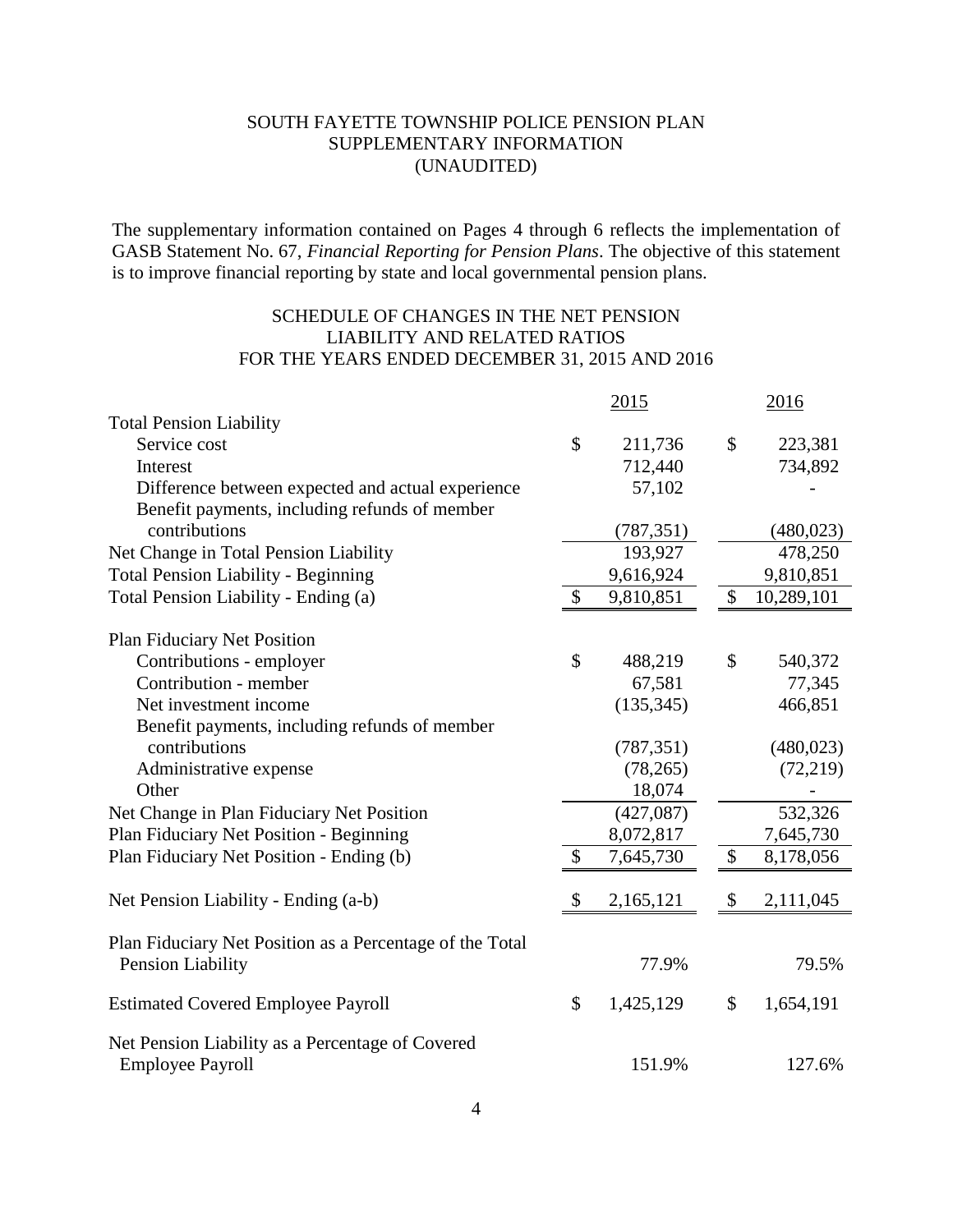#### Sensitivity of the Net Pension Liability to Changes in the Discount Rate

The following presents the net pension liability of the township as of December 31, 2015 and 2016 calculated using the discount rate of 7.5%, as well as what the township's net pension liability would be if it were calculated using a discount rate that is 1 percentage-point lower or 1 percentagepoint higher than the current rate:

|                                                 | 1% Decrease<br>$(6.5\%)$ |  | Current<br>Discount Rate<br>$(7.5\%)$ |           | 1% Increase<br>$(8.5\%)$ |             |
|-------------------------------------------------|--------------------------|--|---------------------------------------|-----------|--------------------------|-------------|
| Net Pension Liability - $12/31/15$ \$ 3,372,465 |                          |  | $\mathbb{S}$                          | 2,165,121 |                          | \$1,148,788 |
| Net Pension Liability - $12/31/16$ \$ 3,361,963 |                          |  | $\mathcal{S}$                         | 2,111,045 |                          | \$1,056,588 |

#### SCHEDULE OF CONTRIBUTIONS

| Year Ended<br>December 31 | Actuarially<br>Determined<br>Contribution | Actual<br>Contributions | Contribution<br>Deficiency<br>(Excess) | Covered-<br>Employee<br>Payroll* | Contributions<br>as a Percentage<br>of Covered-<br>Employee<br>Payroll |
|---------------------------|-------------------------------------------|-------------------------|----------------------------------------|----------------------------------|------------------------------------------------------------------------|
| 2007                      | \$<br>243,429                             | \$<br>243,429           | \$                                     |                                  |                                                                        |
| 2008                      | 232,738                                   | 234,879                 | (2,141)                                | \$1,372,835                      | 17.1%                                                                  |
| 2009                      | 286,216                                   | 288,821                 | (2,605)                                |                                  |                                                                        |
| 2010                      | 307,433                                   | 307,433                 |                                        | 1,375,398                        | 22.4%                                                                  |
| 2011                      | 359,612                                   | 321,370                 | 38,242                                 |                                  |                                                                        |
| 2012                      | 376,847                                   | 338,605                 | 38,242                                 | 1,066,515                        | 31.7%                                                                  |
| 2013                      | 413,128                                   | 413,128                 |                                        |                                  |                                                                        |
| 2014                      | 474,992                                   | 474,992                 |                                        | 1,193,858                        | 39.8%                                                                  |
| 2015                      | 488,219                                   | 488,219                 |                                        | 1,425,129                        | 34.3%                                                                  |
| 2016                      | 540,026                                   | 540,372                 | (346)                                  | 1,654,191                        | 32.7%                                                                  |

\* Due to GASB Statement No. 67, *Financial Reporting for Pension Plans,* being implemented only recently, the amount of Covered-Employee Payroll was not provided for odd years prior to 2014.

For 2011 and 2012, the contribution deficiency reflects the 25 percent reduction to the plan's amortization contribution elected by the municipality under Act 44 for distressed municipalities which allows for such reduction.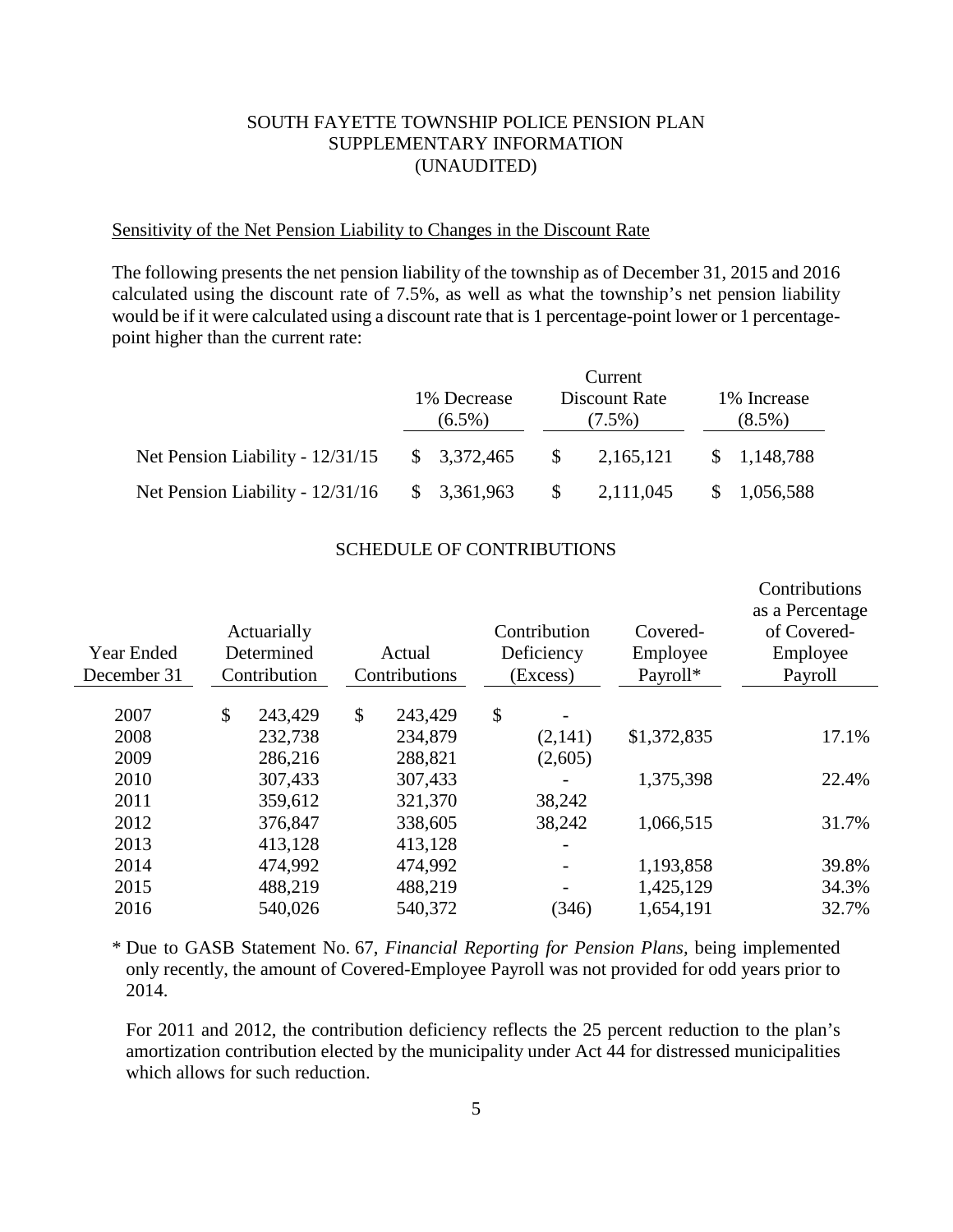# SCHEDULE OF INVESTMENT RETURNS

Annual Money-Weighted Rate of Return, Net of Investment Expense:

| 2016 | 6.13%     |
|------|-----------|
| 2015 | $-1.48\%$ |
| 2014 | 5.56%     |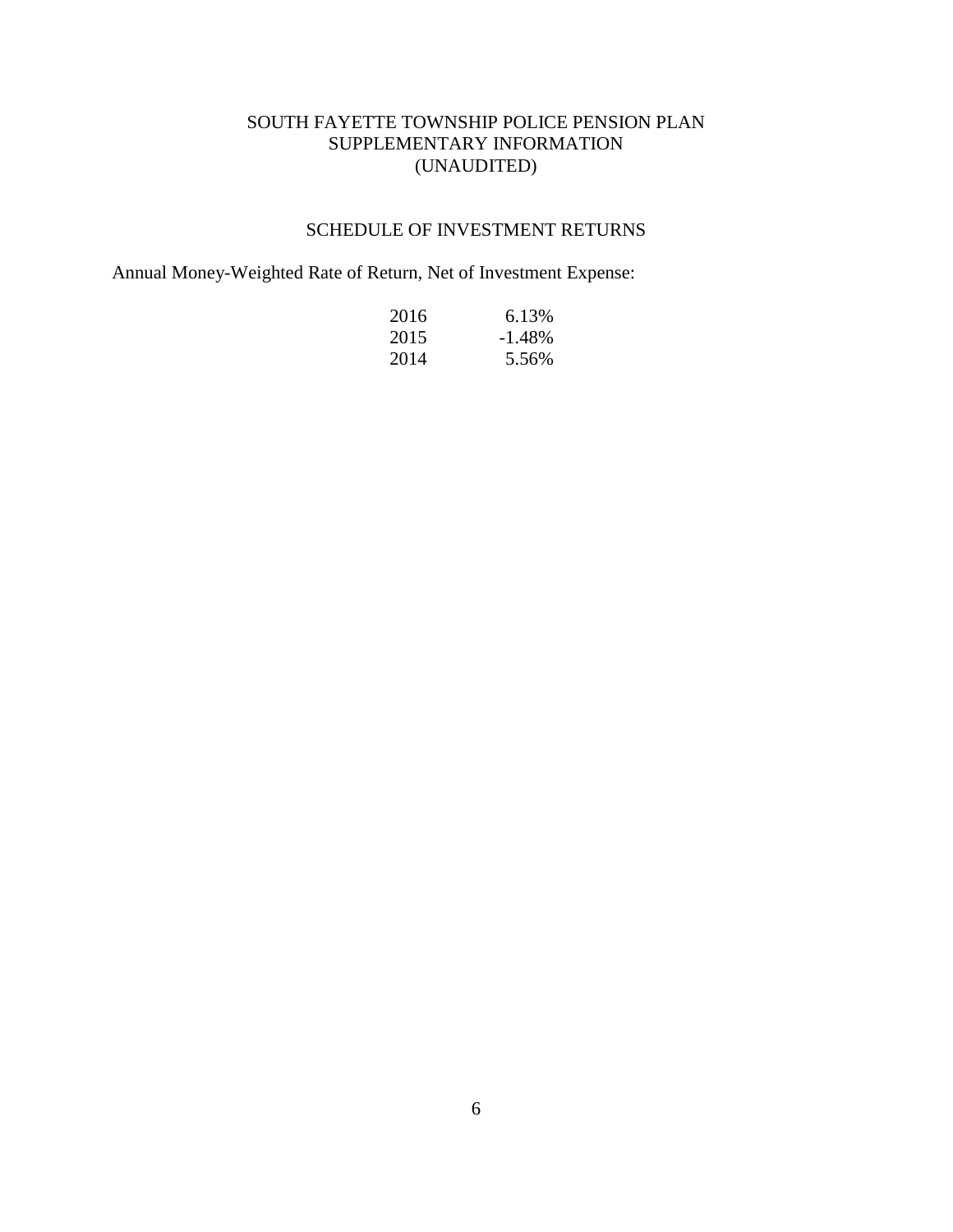#### SCHEDULE OF FUNDING PROGRESS

Historical trend information about the plan is presented herewith as supplementary information. It is intended to help users assess the plan's funding status on a going-concern basis, assess progress made in accumulating assets to pay benefits when due, and make comparisons with other state and local government retirement systems.

The actuarial information is required by Act 205 biennially. The historical information, beginning as of January 1, 2011, is as follows:

|                | (1)         | (2)              | (3)             | (4)     |
|----------------|-------------|------------------|-----------------|---------|
|                |             |                  | Unfunded        |         |
|                |             | Actuarial        | (Assets in      |         |
|                |             | Accrued          | Excess of)      |         |
|                | Actuarial   | Liability        | Actuarial       |         |
| Actuarial      | Value of    | $(AAL)$ -        | Accrued         | Funded  |
| Valuation      | Assets      | <b>Entry Age</b> | Liability       | Ratio   |
| Date           | (a)         | (b)              | $(b) - (a)$     | (a)/(b) |
| $01 - 01 - 11$ | \$5,833,854 | 7,978,091<br>\$  | \$<br>2,144,237 | 73.1%   |
| $01 - 01 - 13$ | 6,472,880   | 8,507,827        | 2,034,947       | 76.1%   |
| $01 - 01 - 15$ | 7,828,929   | 9,674,026        | 1,845,097       | 80.9%   |

Note: The market values of the plan's assets at 01-01-11, 01-01-13, and 01-01-15 have been adjusted to reflect the smoothing of gains and/or losses over a 4-year averaging period. This method will lower contributions in years of less than expected returns and increase contributions in years of greater than expected returns. The net effect over long periods of time is to have less variance in contribution levels from year to year.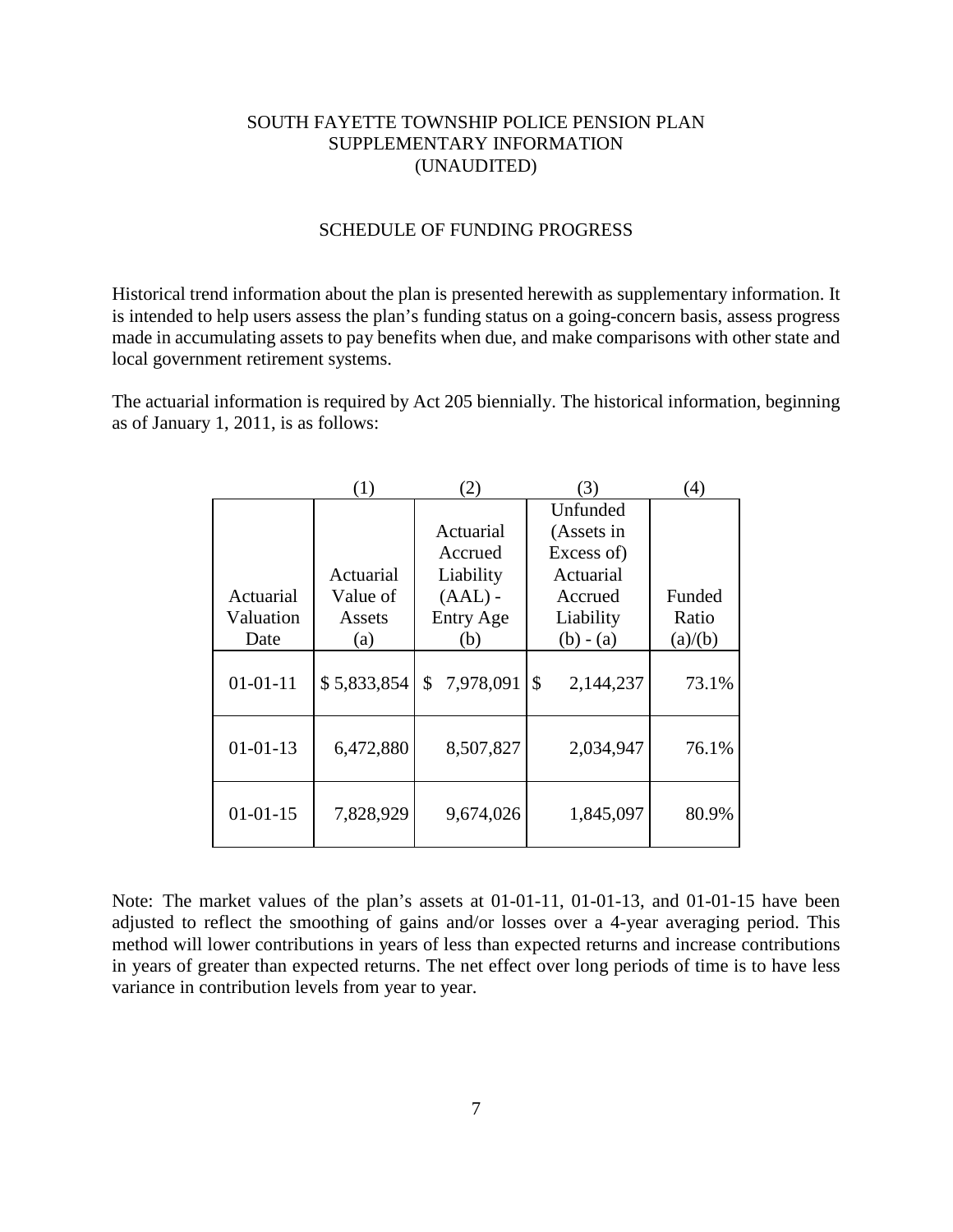The comparability of trend information is affected by changes in actuarial assumptions, benefit provisions, actuarial funding methods, accounting policies, and other changes. Those changes usually affect trends in contribution requirements and in ratios that use the actuarial accrued liability as a factor.

Analysis of the dollar amount of the actuarial value of assets, actuarial accrued liability, and unfunded (assets in excess of) actuarial accrued liability in isolation can be misleading. Expressing the actuarial value of assets as a percentage of the actuarial accrued liability (Column 4) provides one indication of the plan's funding status on a going-concern basis. Analysis of this percentage, over time, indicates whether the system is becoming financially stronger or weaker. Generally, the greater this percentage, the stronger the plan.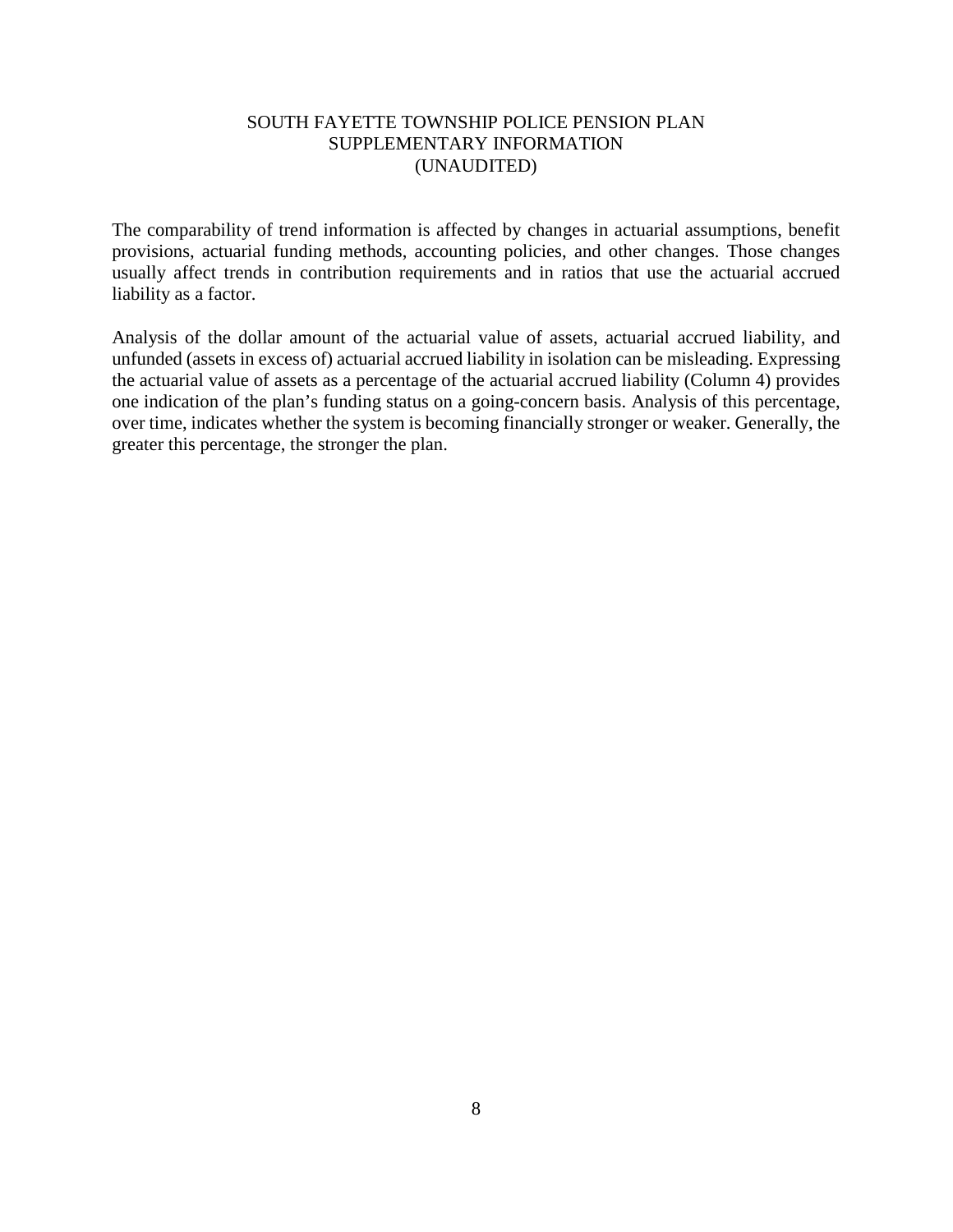# SOUTH FAYETTE TOWNSHIP POLICE PENSION PLAN SUPPLEMENTARY INFORMATION NOTES TO SUPPLEMENTARY SCHEDULES (UNAUDITED)

The information presented in the supplementary schedules was determined as part of the actuarial valuation at the date indicated. Additional information as of the latest actuarial valuation date follows:

| Actuarial valuation date      | January 1, 2015              |
|-------------------------------|------------------------------|
| Actuarial cost method         | Entry age normal             |
| Amortization method           | Level dollar, closed         |
| Remaining amortization period | 9 years (aggregate)          |
| Asset valuation method        | Fair value, 4-year smoothing |
| Actuarial assumptions:        |                              |
| Investment rate of return     | 7.5%                         |
| Projected salary increases *  | 5.5%                         |

\* Includes inflation at 3.0%